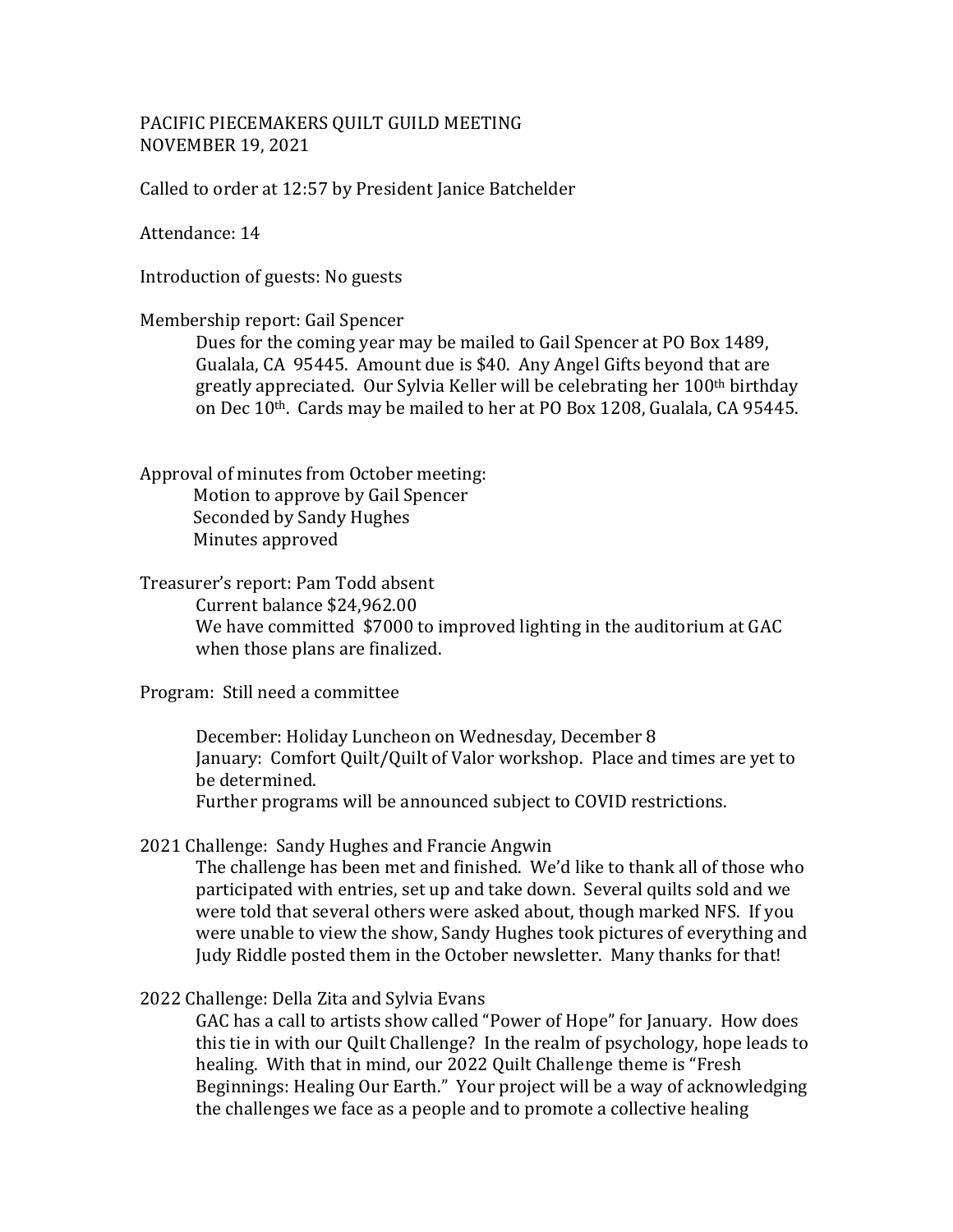through the art of quilting, with an emphasis on healing. Inspiration can come from anywhere or anything affecting the delicate balance of our culture and environment. This past year we've enjoyed some great zoom presentations showcasing modern quilts, scrappy quilts, and embellishing quilts using threads, among other things. We encourage quilters to use their imaginations, get out of their comfort zones by challenging themselves to do something they haven't done before, and perhaps experience some healing through the process. There are no material requirements: however, using natural, sustainable materials or up-cycling items that are no longer wanted or needed into a project are recommended and encouraged. We hope you are finding inspiration all around you and are beginning to creative process for your 2022 Quilt Challenge project. We're encouraging quilters to submit artist statements with their entries. Feel free to Google "Quilters' Artist Statements," and keep in mind what your process involves, like inspiration, fabric, pattern selection, etc.

2022 Challenge Rules

- 1) Make a quilt of your own design and/or pattern/color choice.
- 2) Natural fibers are recommended, but not required.
- 3) Repurposing/up-cycling items that are no longer wanted or needed into a quilt giving those materials new life is encouraged.
- 4) There are no maximum or minimum sizes.
- 5) Piecing techniques are the designer's choice.

**Turn in entry form by: April 29, 2022 Deliver Artwork: May 11, 2022 Opening Reception: May 13, 2022 Pick up Artwork: June 6, 2022**

AIR Quilt 2022: Cheryl Faconti, Jan Carter, Barbara Dunsmoor Cheryl reported that it will be a scrappy quilt. More to come at a later date…

## Winter Wonderland: Judy Riddle

Our booth will be in the gallery as in years past. We have lots of items, each of which is priced and tagged. We do not have to provide any volunteers this year. It will officially open on Friday after Thanksgiving, but will have a soft opening on the Tuesday before.

Thanks to all who made items for the sale. A name will be drawn at our Holiday Luncheon, for the winner of "The Quilt."

We will continue making specific items for sale next year. Maryse, from The Loft, has offered gift certificates as awards for participation.

Christmas tree: Judy Riddle

Judy has turned in two for PPQG. The first has 50 Scandinavian stars that members made, and has an exquisite skirt made by Mary Hunter. The second tree is made with deco mesh, owl ornaments, a top hat and artificial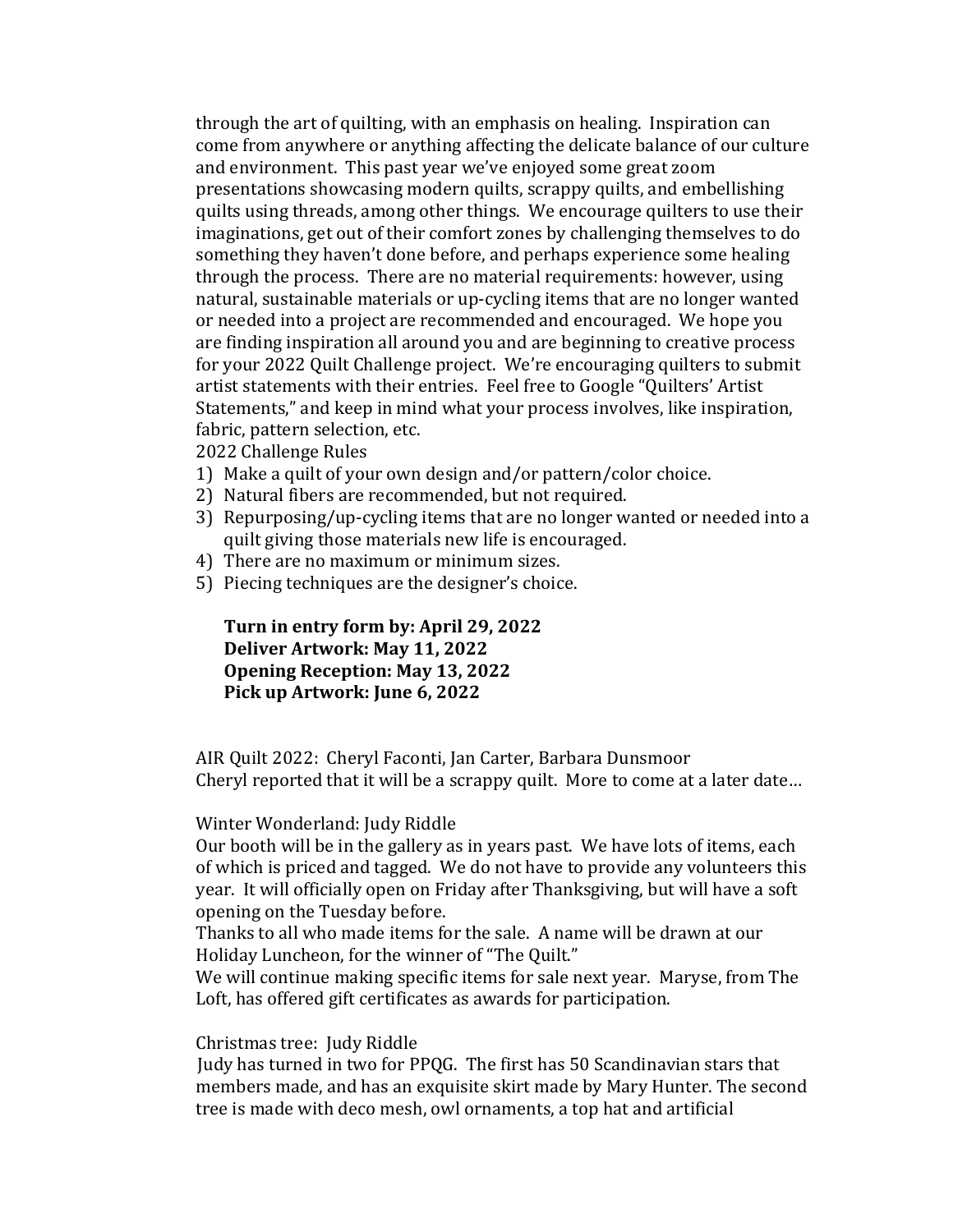poinsettias. Prizes will be awarded 1st place \$150, 2nd place \$75, and 3rd place \$50.

Comfort Quilts: Marcia Luchini absent It was reported that we gave out five quilts this past month. Please make your quilts with bright and cheerful fabrics.

#### Quilts of Valor: Sandy Lockhart

Sandy began by thanking the Guild for the comfort quilt given to her last year on the passing of her parents. It meant a lot to her. She plans on heading to the VA Hospital in Palo Alto on Sunday, November 21. She has 16 quilts to deliver. She, also, wishes us to know that the veterans truly appreciate our beautiful quilts.

Community Outreach: Cheryl Faconti We have sent six quilts to a fire relief organization.

2022 Retreat: Jan Carter absent Jan is still in negotiation with Dry Creek Best Western. COVID restrictions may still apply. So, we will await further instructions.

Holiday Luncheon: Judy Riddle, Sylvia Evans

Our luncheon will be on Wednesday, December 8th, at the **Gualala Community Center**. Please come at 11:30 for a picture. We hope to eat lunch at 12. Tanya Radtkey of Black Oak Catering, will be making our meal. The menu includes quiche, salad, rolls, and chocolate cake for dessert. The cost will be \$30 per person. The Guild has decided to cover the cost for the meal, but would appreciate it if you could make a donation of \$10-15 to help defray the cost. It would be good to have 25 people sign up. As of now, we have 15. Contact Judy Riddle by Dec 1, to sign up. Gifts will be a surprise! After our meal, we will play Bunco. Please bring 3 fat Quarters in holiday colors, red, green, silver, gold, white, or blue.

## Library: Iris Lorenz-Fife

Iris asked for a show of hands from those who would have used the library during the closure of GAC, and from those who anticipate using it in the next six weeks. She will report that information the GAC.

Publicity: Sandy Hughes No report.

## Newsletter: Judy Riddle

Appreciation for the wonderful job that Judy does on our newsletter was expressed. She attributed it to the quality and quantity of contributions that are sent to her. The 25<sup>th</sup> of the month is still the deadline to submit articles for publication.